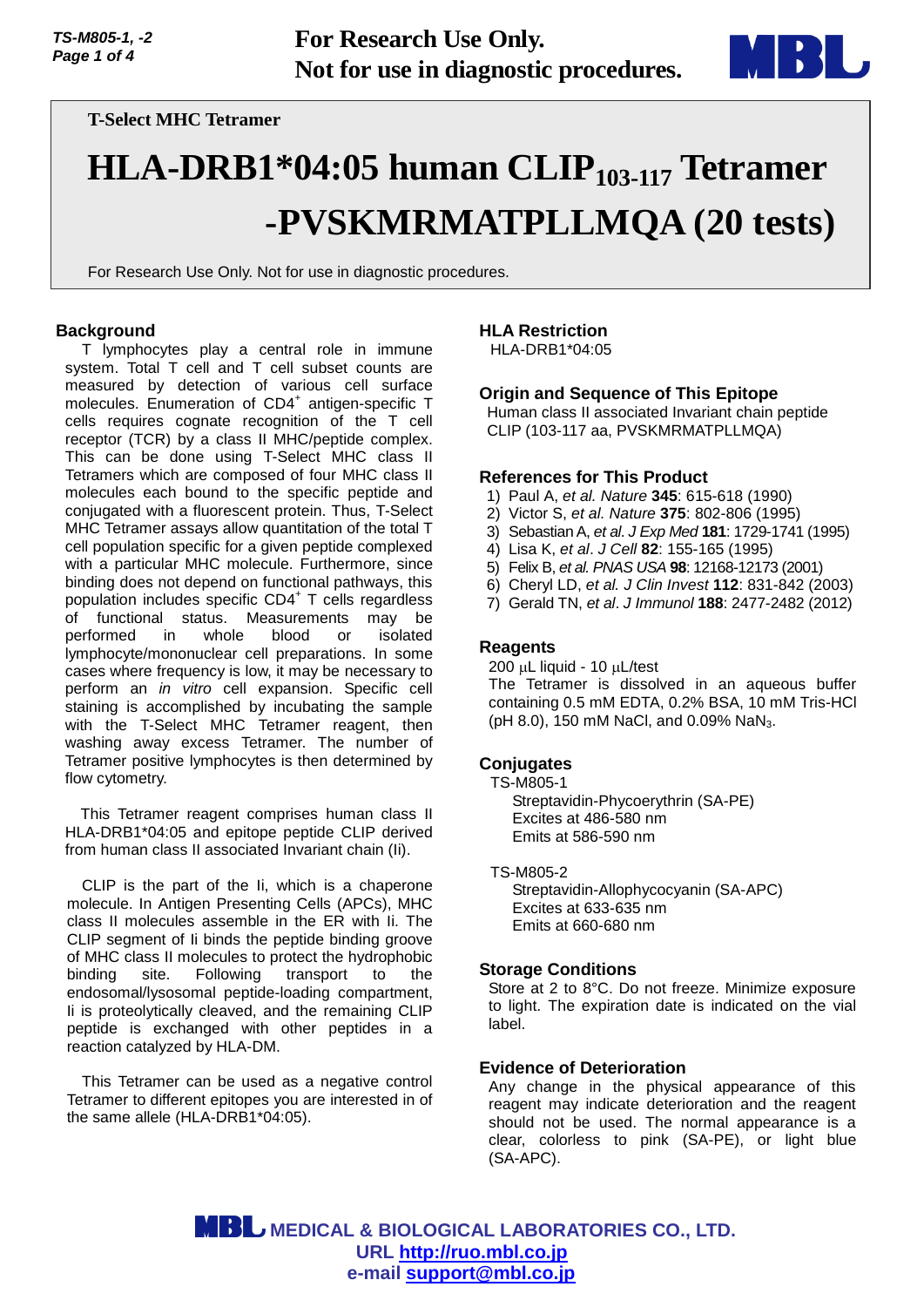# **Usage**

This reagent is for use with standard flow cytometry methodologies.

# **References for T-Select MHC Tetramer**

Altman JD, *et al. Science* **274**: 94-96 (1996) McMichael AJ, *et al. J Exp Med* **187**: 1367-1371 (1998) Bodinier M, *et al. Nat Med* **6**: 707-710 (2000)

# **Statement of Warnings**

- 1. This reagent contains 0.09% sodium azide. Sodium azide under acidic conditions yields hydrazoic acid, an extremely toxic compound. Azide compounds should be flushed with running water while being discarded. These precautions are recommended to avoid deposits in metal piping in which explosive conditions can develop. If skin or eye contact occurs, wash excessively with water.
- 2. Specimens, samples and material coming in contact with them should be handled as if capable of transmitting infection and disposed of with proper precautions.
- 3. Never pipette by mouth and avoid contact of samples with skin and mucous membranes.
- 4. Minimize exposure of reagent to light during storage or incubation.
- 5. Avoid microbial contamination of reagent or erroneous results may occur.
- 6. Use Good Laboratory Practices (GLP) when handling this reagent.

#### **Materials Required But Not Supplied**

- 12 x 75 mm polypropylene test tubes
- Transfer pipettes
- Pipettors and disposable pipette tips
- Vortex mixer
- Centrifuge capable of 150 x g or 400 x g
- Aspirator
- PBS
- Red blood cell lysis reagent
- Anti-CD4-FITC, Beckman Coulter, Inc., PN A07750
- 7-AAD Viability Dye, Beckman Coulter, Inc., PN A07704
- Clear Back (human FcR blocking reagent), MBL, PN MTG-001

#### **Procedure for Whole Blood**

- 1. Collect blood by venipuncture into a blood collection tube containing an appropriate collection tube containing an anti-coagulant.
- 2. Add 10 µL of T-Select MHC Tetramer to each 12 x 75 mm test tube.
- 3. Add 200 µL of whole blood into each test tube.
- 4. Vortex gently.
- 5. Incubate for 30-60 minutes at 2-8°C or room temperature (15-25°C) protected from light.
- 6. Add any additional antibodies (e.g. anti-CD4) and vortex gently.
- 7. Incubate for 30 minutes at 2-8°C protected from light.
- 8. Lyse red blood cells using commercially available reagents.
- 9. Prepare samples according to description of the package insert.
- 10. Store prepared samples at 2-8°C protected from light for a minimum of 1 hour (maximum 24 hours) prior to analysis by flow cytometry.

#### **Procedure for Peripheral Blood Mononuclear Cells**

- 1. Prepare peripheral blood mononuclear cells (PBMC) according to established procedures. Cells should be re-suspended at a concentration of 2 x 10<sup>7</sup> cells/mL. 50  $\mu$ L of sample is required for each T-Select MHC Tetramer determination.
- 2. Add 10  $\mu$ L of Clear Back (human FcR blocking reagent, MBL, PN MTG-001) to each 12 x 75 mm test tube.
- 3. Add 50  $\mu$ L PBMC into each test tube (e.g. 1 x 10<sup>6</sup>) cells per tube).
- 4. Incubate for 5 minutes at room temperature.
- 5. Add 10 µL of T-Select MHC Tetramer and vortex gently.
- 6. Incubate for 30-60 minutes at 2-8°C or room temperature (15-25°C) protected from light.
- 7. Add any additional antibodies (e.g. anti-CD4) and vortex gently.
- 8. Incubate for 30 minutes at 2-8°C protected from light.
- 9. Add 3 mL of PBS or FCM buffer (2% FCS/0.09% NaN3/PBS).
- 10. Centrifuge tubes at 400 x g for 5 minutes.
- 11. Aspirate or decant the supernatant.
- 12. Resuspend the pellet in 500  $\mu$ L of PBS with 0.5% formaldehyde.
- 13. Store prepared samples at 2-8°C protected from light for a minimum of 1 hour (maximum 24 hours) prior to analysis by flow cytometry.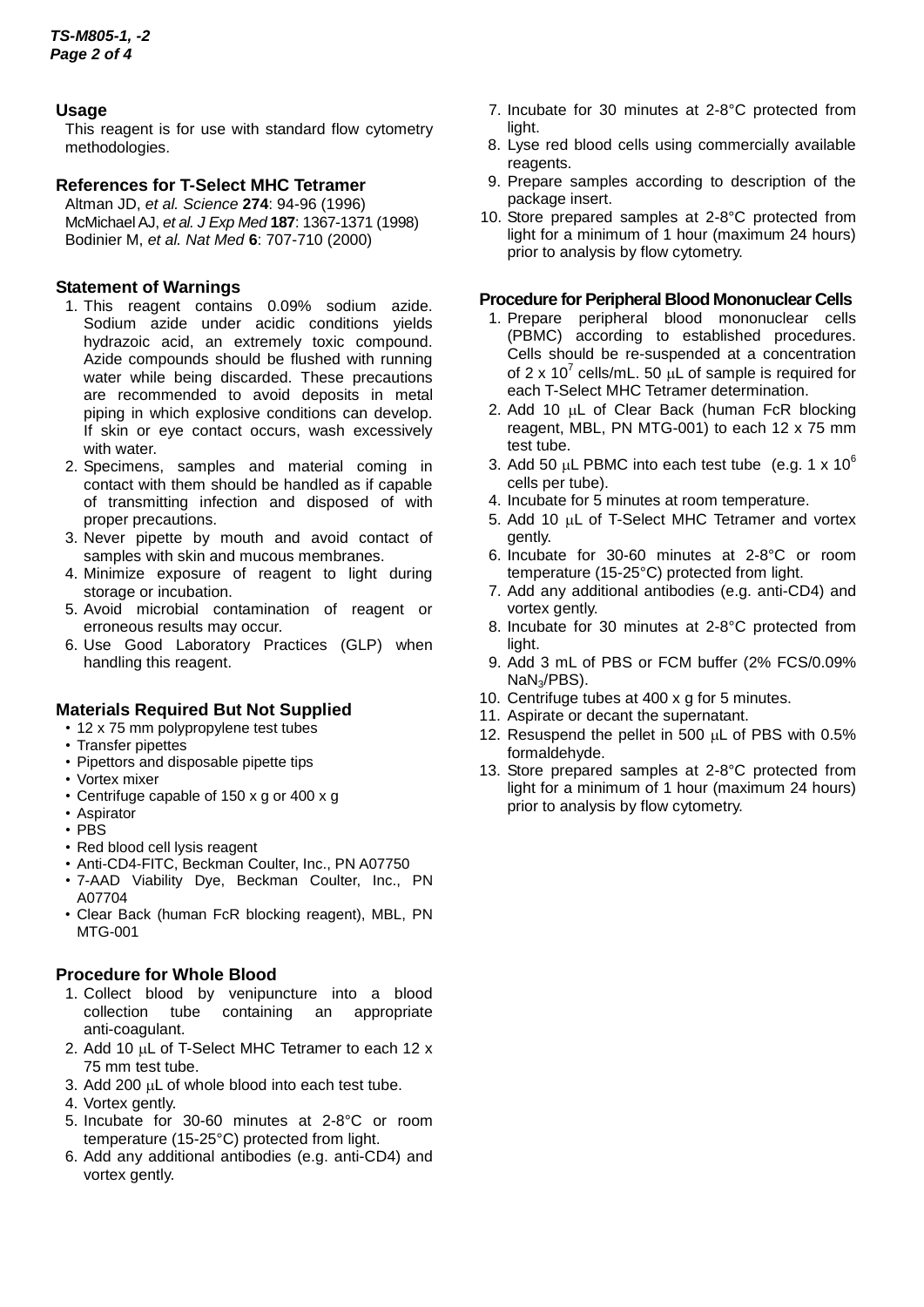#### **Limitations**

- 1. For optimal results with whole blood, retain specimens in blood collection tubes at room temperature, while rocking, prior to staining and analyzing. Refrigerated specimens may give aberrant results.
- 2. Recommended cell viability for venous blood specimens is > 90%.
- 3. Prolonged exposure of cells to lytic reagents may cause white blood cell destruction and loss of cells in the population of interest.
- 4. All red blood cells may not lyse under the following conditions: nucleated red blood cells, abnormal protein concentration or hemoglobinopathies. This may cause falsely decreased results due to unlysed red blood cells being counted as leukocytes.

# **Technical Hints**

- A.If PBMC culture is needed, we recommend the use of heparin as an anti-coagulant.
- B.Clear Back reagent (human FcR blocking reagent) may effectively block non-specific binding caused by macrophages or endocytosis, resulting in clear staining when cells are stained with MHC Tetramer and antibodies. Please refer to the data sheet (MBL, PN MTG-001) for details.
- C.A Tetramer that is constructed with the same allele of interest and an irrelevant peptide may be used as a negative control.
- D.The use of CD45 antibody and gating of the lymphocyte population are recommended in order to reduce contamination of unlysed or nucleated red blood cells in the gate.
- E.Apoptotic, necrotic, and/or damaged cells are sources of interference in the analysis of viable cells by flow cytometry. Cell viability should be determined by 7-aminoactinomycin D (7-AAD) staining; intact viable cells remain unstained (negative).
- F. Cells do not require fixation prior to analysis if the stained cells are analyzed by flow cytometry within several hours.

# **Related Products**

#### **T-Select Human class II Tetramers**

TS-M801-1 HLA-DRB1\*01:01 human CLIP<sub>103-117</sub> Tetramer-PE TS-M801-2 HLA-DRB1\*01:01 human CLIP<sub>103-117</sub> Tetramer-APC TS-M802-1 HLA-DRB1\*01:01 HIV gag<sub>295-307</sub> Tetramer-PE TS-M802-2 HLA-DRB1\*01:01 HIV gag295-307 Tetramer-APC TS-M803-1 HLA-DRB1\*01:01 EBV EBNA1515-527 Tetramer-PE TS-M803-2 HLA-DRB1\*01:01 EBV EBNA1515-527 Tetramer-APC TS-M804-1 HLA-DRB1\*01:01 Influenza HA306-318 Tetramer-PE TS-M804-2 HLA-DRB1\*01:01 Influenza HA<sub>306-318</sub> Tetramer-APC TS-M805-1 HLA-DRB1\*04:05 human CLIP<sub>103-117</sub> Tetramer-PE TS-M805-2 HLA-DRB1\*04:05 human CLIP<sub>103-117</sub> Tetramer-APC TS-M806-1 HLA-DRB1\*04:05 Influenza HA306-318 Tetramer-PE TS-M806-2 HLA-DRB1\*04:05 Influenza HA306-318 Tetramer-APC TS-M807-1 HLA-DRB1\*11:01 human CLIP<sub>103-117</sub> Tetramer-PE TS-M807-2 HLA-DRB1\*11:01 human CLIP<sub>103-117</sub> Tetramer-APC TS-M808-1 HLA-DRB1\*11:01 Influenza HA306-318 Tetramer-PE TS-M808-2 HLA-DRB1\*11:01 Influenza HA306-318 Tetramer-APC TS-M809-1 HLA-DRB1\*04:01 human CLIP<sub>103-117</sub> Tetramer-PE TS-M809-2 HLA-DRB1\*04:01 human CLIP<sub>103-117</sub> Tetramer-APC TS-M810-1 HLA-DRB1\*04:01 Influenza HA306-318 Tetramer-PE TS-M810-2 HLA-DRB1\*04:01 Influenza HA306-318 Tetramer-APC

## **T-Select Mouse class II Tetramers**

TS-M704-1 I-A<sup>b</sup> MOG<sub>35-55</sub> Tetramer-PE TS-M704-2 I-A<sup>b</sup> MOG<sub>35-55</sub> Tetramer-APC TS-M705-1 I-A<sup>b</sup> FMLV<sub>123-141</sub> Tetramer-PE TS-M706-1 I-A $^{\text{b}}$  E $\alpha_{52\text{-}68}$  Tetramer-PE TS-M707-1 I-A<sup>b</sup> ESAT-6<sub>1-20</sub>Tetramer-PE TS-M710-1 I-A<sup>b</sup> OVA<sub>323-339</sub> Tetramer-PE TS-M710-2 I-A<sup>b</sup> OVA<sub>323-339</sub> Tetramer-APC

#### **T-Select Peptides**

TS-M701-P I-A<sup>b</sup> HBc helper peptide TS-M702-P I-A<sup>d</sup> Tetanus toxin p30 helper peptide TS-M703-P I-A<sup>d</sup> OVA<sub>323-339</sub> helper peptide TS-M704-P I-A<sup>b</sup> MOG<sub>35-55</sub> peptide TS-M707-P I-A<sup>b</sup> ESAT-6<sub>1-20</sub> peptide TS-M708-P I-A<sup>k</sup> HEL peptide TS-M801-P HLA-DRB1\*01:01 human CLIP<sub>103-117</sub> peptide TS-M802-P HLA-DRB1\*01:01 HIV gag<sub>295-307</sub> peptide TS-M803-P HLA-DRB1\*01:01 EBV EBNA1515-527 peptide TS-M804-P HLA-DRB1\*01:01 Influenza HA306-318 peptide

# **Kit**

AM-1005M IMMUNOCYTO Cytotoxicity Detection Kit IMMUNOCYTO CD107a Detection Kit 8223 IMMUNOCYTO IFN-y ELISPOT Kit

#### **Others**

| A07750  | Anti-CD4 (Human) mAb-FITC               |
|---------|-----------------------------------------|
| A07704  | 7-AAD Viability Dye                     |
| MTG-001 | Clear Back (Human FcR blocking reagent) |

Please check our web site [\(http://ruo.mbl.co.jp\)](https://ruo.mbl.co.jp/) for up-to-date information on products and custom MHC Tetramers.